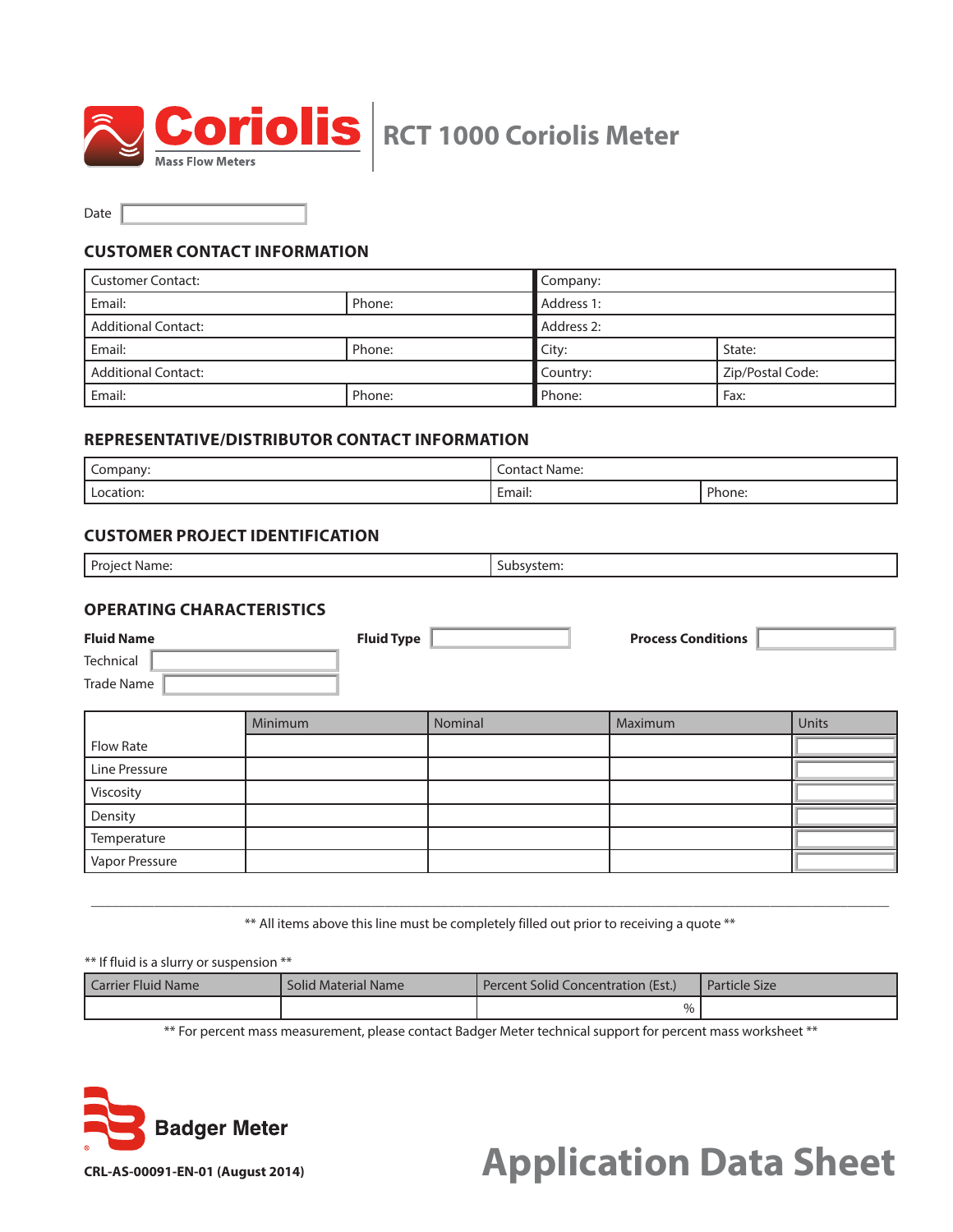## **SENSOR/TRANSMITTER LOCATION**

| <b>Sensor</b>       |                                           | <b>Transmitter</b>          |
|---------------------|-------------------------------------------|-----------------------------|
| Process Connection  |                                           | Mounting Style              |
| Indoor              | $\bigcirc$ Horizontal Piping Orientation  | Cable Length (Remote Mount) |
| Outdoor             | <b>Vertical Piping Orientation</b><br>C). | Cable Type (Remote Mount)   |
| Area Classification |                                           | Area Classification         |

#### **INPUT REQUIREMENTS\***

#### **Analog Parameter and Spanning Information**

(In Addition to Integral Temperature Sensor)

| Mounting Style              |  |
|-----------------------------|--|
| Cable Length (Remote Mount) |  |
| Cable Type (Remote Mount)   |  |
| Area Classification         |  |

| <b>Analog Input</b>         | <b>Parameter</b> | <b>Units</b> | <b>Span</b>         |
|-----------------------------|------------------|--------------|---------------------|
|                             |                  |              | Example (0-100 psi) |
| Analog Input 1 (0-5V DC/mA) |                  |              |                     |
| Analog Input 2 (0-5V DC/mA) |                  |              |                     |

## **OUTPUT REQUIREMENTS\***

#### **Analog Parameter and Spanning Information**

| <b>Analog Output</b> | <b>Parameter</b> | <b>Spanning Information</b> |
|----------------------|------------------|-----------------------------|
| Analog 1 (4-20 mA)   |                  |                             |
| Analog 2 (4-20 mA)   |                  |                             |
| Analog 3 (4-20 mA)   |                  |                             |

\* Factory settings will be used, unless specified.

# **FREQUENCY/PULSE**

Select One: Frequency Mode, Scaled Pulse or Pulse Width Modulation

Assign to Flow Rate, Total, Temperature, Density, Concentration, etc...

| <b>Isolated Open</b><br><b>Collector</b> | <b>Assigned</b><br><b>Variable</b> | <b>Freguency Mode</b><br>Choose Hz and Value Ranges |       | <b>Scaled Pulse Mode</b> |                | <b>Pulse Width</b><br><b>Modulation</b> |                 |
|------------------------------------------|------------------------------------|-----------------------------------------------------|-------|--------------------------|----------------|-----------------------------------------|-----------------|
|                                          |                                    | 0 Hz/Max Hz                                         | $=$ 1 | l 0 Value/Max Value      | Pulse per Unit | Pulse Width                             | On 1kHz Carrier |
| Frequency/Pulse<br>Output                |                                    |                                                     | $=$   |                          |                |                                         |                 |

| <b>PID Control Device</b> | <b>Parameter</b> | Low | <b>Nominal</b> | <b>High</b> |
|---------------------------|------------------|-----|----------------|-------------|
|                           |                  |     |                |             |

# **COMMUNICATION OPTIONS**

(One RS485 Connector is Standard)